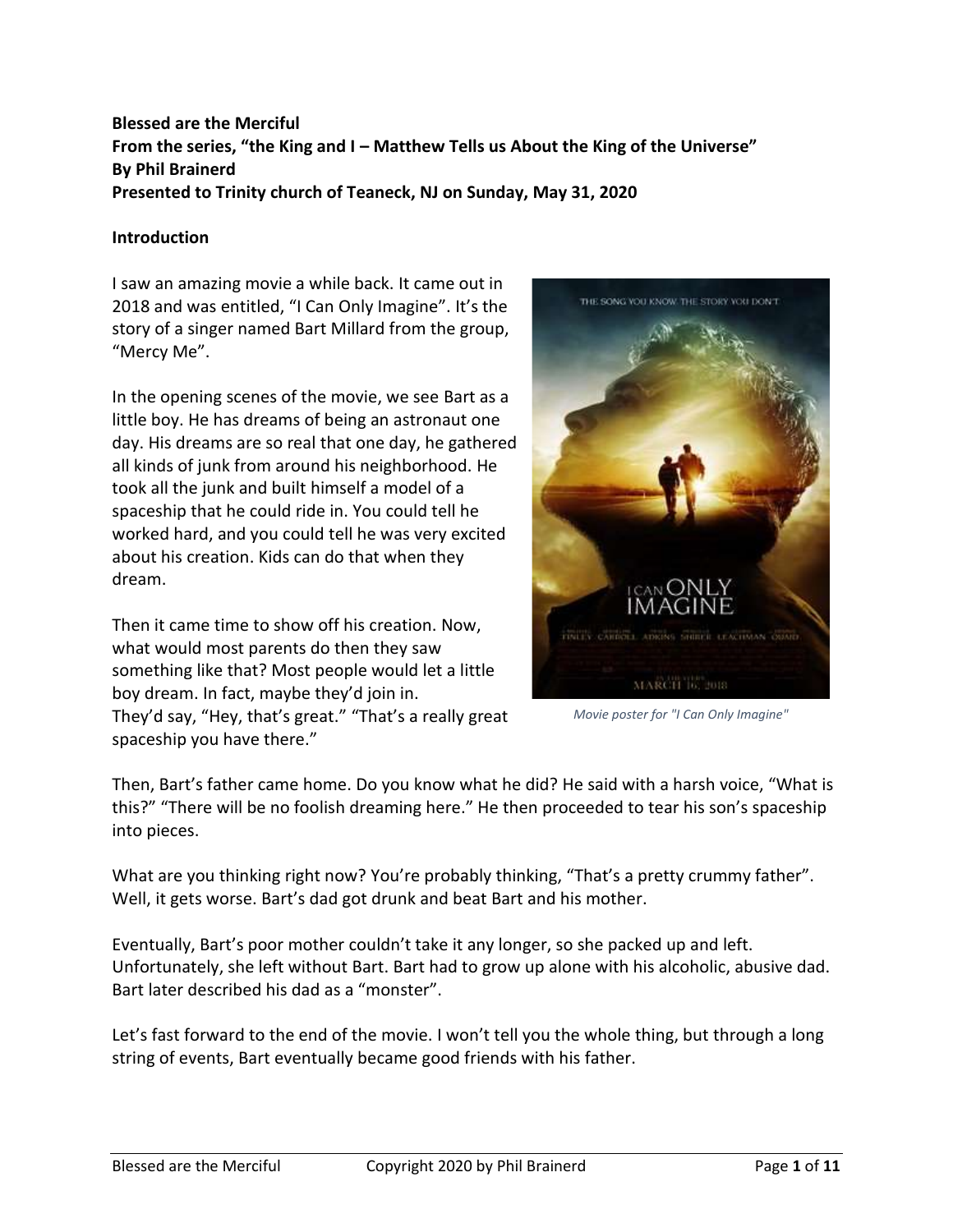How could that be? How could a man become friends with a monster, much less a monster who abused him as a child? We'll talk more about that later.

For now, we're working our way through the Gospel according to Matthew. We're in a section I'm calling the "Christian Manifesto", a group of radical teachings for disciples of Jesus Christ. It's in Matthew chapters five through seven.

Let' read what we've studied so far.

Now when Jesus saw the crowds, he went up on a mountainside and sat down. His disciples came to him, and he began to teach them. He said:

Blessed are the poor in spirit, for theirs is the kingdom of heaven. Blessed are those who mourn, for they will be comforted. Blessed are the meek, for they will inherit the earth. Blessed are those who hunger and thirst for righteousness, for they will be filled." (Matthew 5:1-6)

And our verse for this session: Matthew 5:7

"Blessed are the merciful, for they will be shown mercy."

"Blessed are the merciful". What does that mean? Mercy is another one of those words we hear all the time, but if we were to ask a hundred people for a definition, we'd likely get 100 different descriptions of what the word is thought to mean. We see it all over the place. We see it on hospitals. We see it on some churches.

The man we just talked about, Bart Millard, formed a musical group called "Mercy Me". When he was asked why he chose that name he said that when he told his grandmother he was starting a band, she said, "Well mercy me, why don't you get a real job?"

## *What does that word, "mercy", mean? And why is it important for a disciple of Jesus?*

Let's find out.

# **I. The meaning of the word "Mercy"**

To start, let's look at the definition of the word, "Mercy". According to "Lexico", the online Oxford Dictionary, mercy is: "Compassion or forgiveness shown toward someone whom it is within one's power to punish or harm."

That's not a bad start. When scholars work to create a dictionary, they often look at how words are used in the modern day. For us to understand a word used in the Bible, we need to look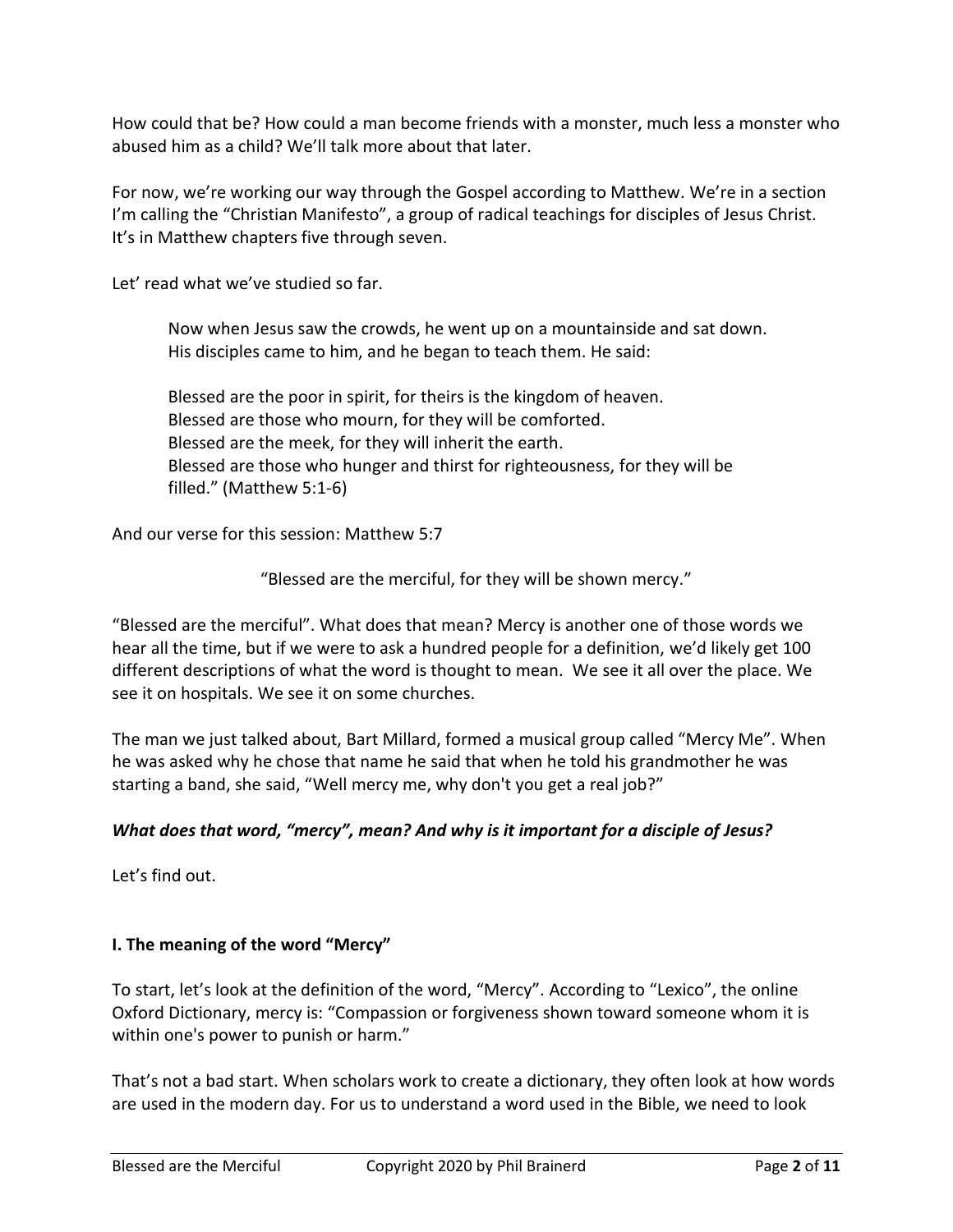around the Bible to see how it's used. I'd like to suggest that when you see the word we translate as "mercy" in the Bible, it's more limited than the folks at Lexico suggest.

To associate mercy with compassion is correct, so let's talk first about the "compassion" part. Compassion is what you may feel when you see someone in need. They're hurting. The fact that they're hurting stirs something inside of you. That feeling makes you want to help.

But you know something? Compassion doesn't make you do anything. It might, but not always. *You can choose to not do anything when you see someone else hurting.* You can have all the feelings in the world, you can feel compassion, but it doesn't always result in action. It's when you take action that you're showing mercy. So, compassion is a feeling. Mercy is an action. *That's important.*

So, a better definition of mercy is: The *action* that someone takes after they see a person who is hurting or vulnerable and they feel compassion.

This is why you'll see a number of different definitions for mercy when you look at different sources. Many sources today tend to look at those actions, and the various circumstances surrounding them, when they try to define the word mercy.

For now, let's stick with this definition. Again: Mercy is: The *action* that someone takes after they see a person who is hurting or vulnerable and they feel compassion.

Once we understand the pure definition, we can look at the kind of actions that surround the word. In particular, we're going to look at the kinds of actions that come from God when he shows mercy.

# **II. Things Associated with Mercy from God**

# **A. Forgiveness**

The first thing we need to look at, among the things associated with mercy is **forgiveness**. As we've looked at this passage of Scripture that I'm calling the "Christian Manifesto", Matthew Chapters 5-7, we've said that Jesus often references the Old Testament, and in particular, the book of Psalms. Let's look at Psalm 51.

1 Have mercy on me, O God, according to your unfailing love; according to your great compassion blot out my transgressions. 2 Wash away all my iniquity

- and cleanse me from my sin.
- 3 For I know my transgressions,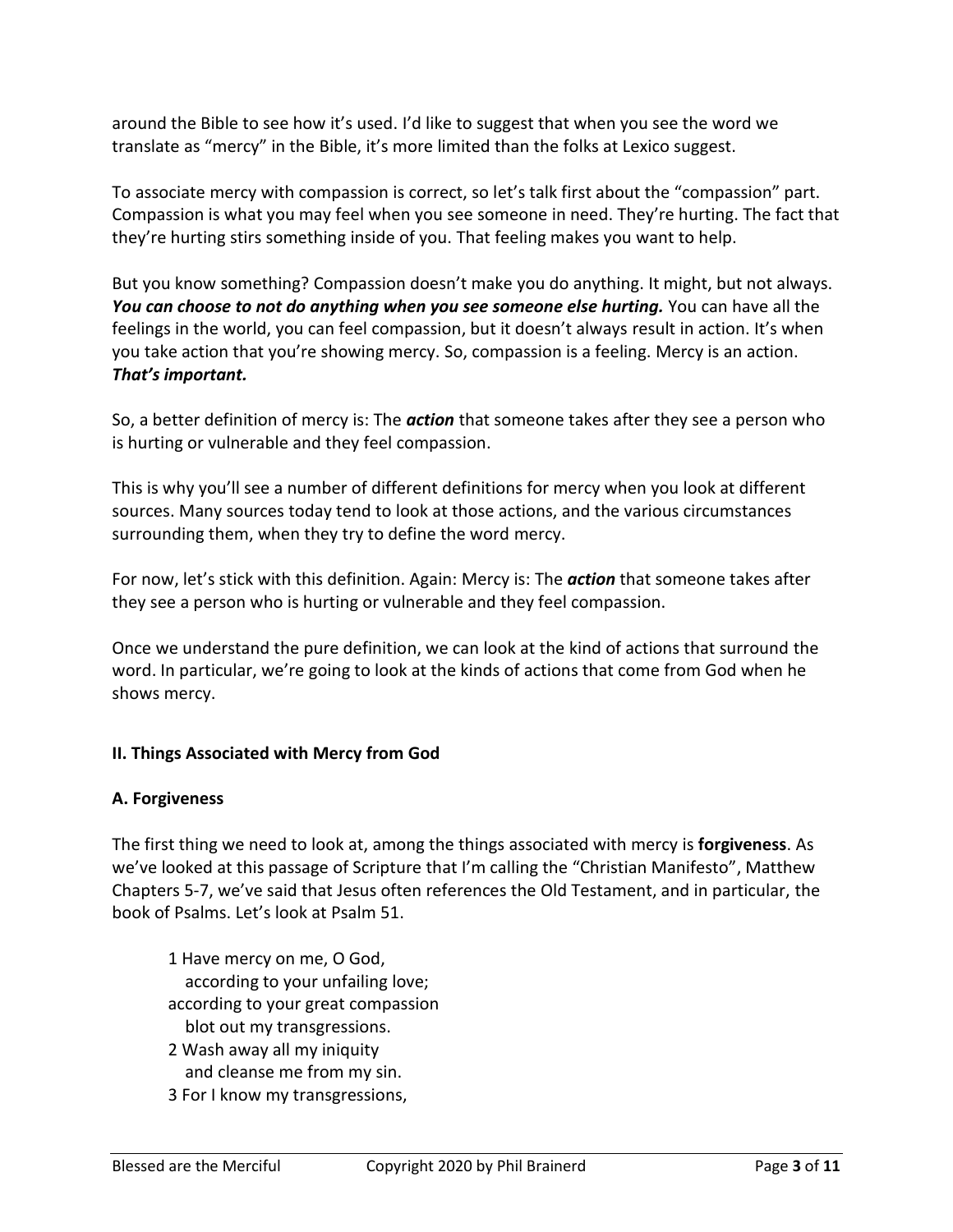and my sin is always before me. 4 Against you, you only, have I sinned and done what is evil in your sight; so you are right in your verdict and justified when you judge. (Psalm 51:1-4)

This is King David writing about a time when he sinned against God. He committed the terrible sins of adultery and murder. Although he has hurt others horribly, he says that his sin is against God.

Question: What should God do when someone sins against him by hurting someone he, God, cares about? God is a judge, the ultimate Judge, a great protector of Justice. According to David in verse 4, God the judge should do what any judge does in a trial: He should declare a verdict. Based on the evidence of David's life, God should declare that David is "Guilty!"

What should happen to someone who is guilty of murder? That person should suffer death.

David however pleads with God. David says, "I know that I have sinned. You would be right to judge me. You would be right to render a terrifying sentence against me. But instead, God, please show mercy."

## *The Source of Mercy*

Why does David think that God would do this? He started his request in verse one: "Have mercy on me, O God, according to your unfailing love (Psalm 51:1(a))"

Here's an important principle: *The source of God's mercy is his love.* Humans can show mercy for all kinds of reasons. For God, his mercy flows from his loving heart.

After appealing to God's love, David then follows with this: "…according to your great compassion blot out my transgressions. Psalm 51:1(b)"

So, as we've said, mercy is the action that takes place after someone feels compassion. God feels compassion, so he shows mercy. One way he does that is by forgiving people when they ask.

Before moving on to the next point, let's consider a few things.

- David is asking for mercy.
- He's asking God to forgive.
- He's acknowledging his sin.
- He's basing his request on God's love and compassion.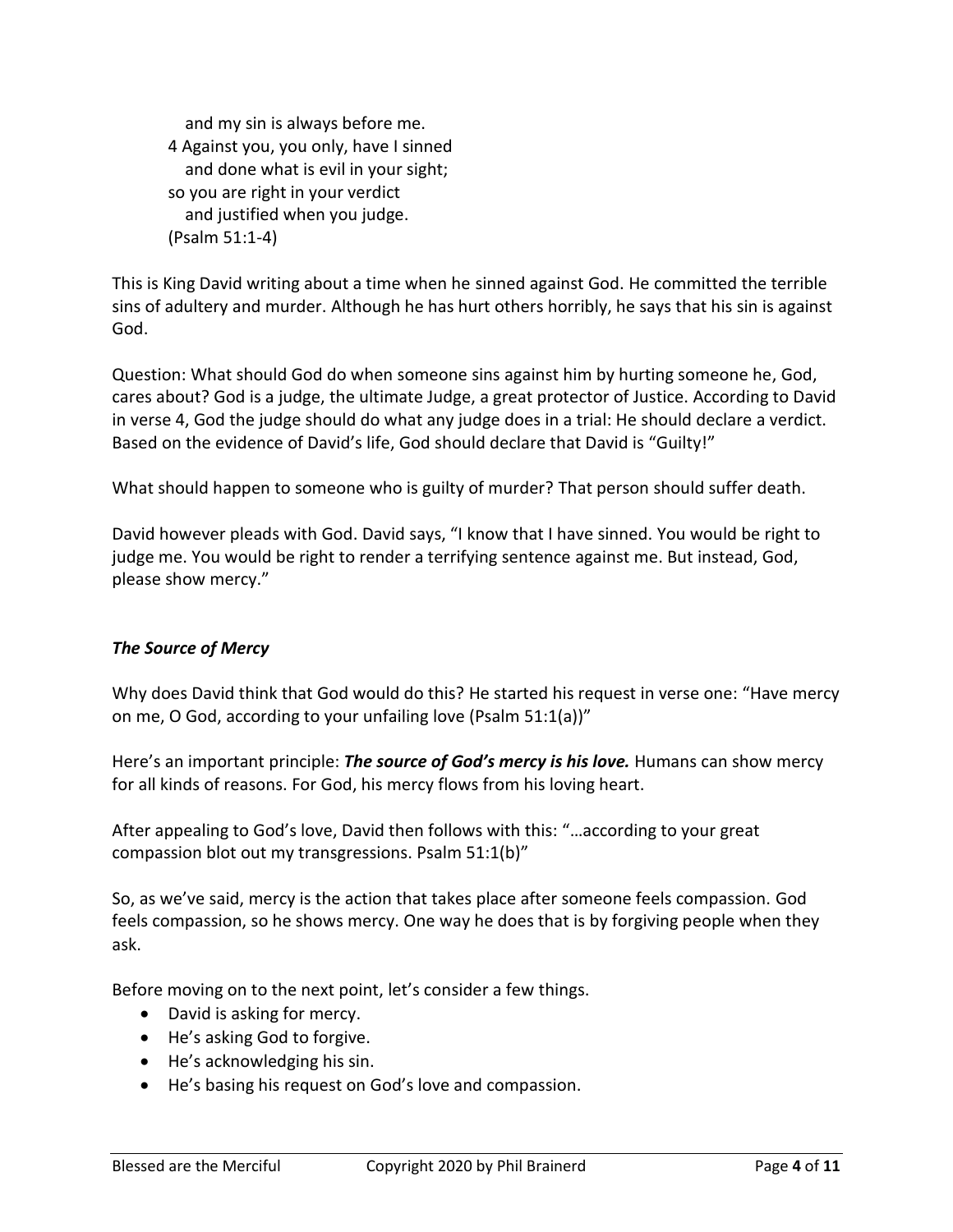There are different things associated with mercy. One of the most important is the forgiveness of sin. But this kind of mercy is only shown when people do what David did. *He asked.* He acknowledged God's goodness, his love and compassion. Then, David acknowledged his sin.

This is another vitally important point: *God does not simply forgive everyone.* Without these four things, no one can be forgiven of sins.

Once you've done this, once you've asked for forgiveness, we need to ask, "How can God offer forgiveness?" I mentioned a minute ago that God is the ultimate Judge. Can a good Judge just let anyone go without a penalty being paid? The answer is, no. A penalty must always be paid then there is guilt. A good Judge must demand that penalty.

That's where Jesus comes in. When Jesus died on the cross, he paid the penalty for our sins.

Praise be to the God and Father of our Lord Jesus Christ! In his great mercy he has given us new birth into a living hope through the resurrection of Jesus Christ from the dead, and into an inheritance that can never perish, spoil or fade. (I Peter 1:3-4)

Through the sacrifice of Jesus on the cross, God can be both the ultimate judge and the ultimate giver of mercy.

## **Invitation**

As always, there are different kinds of people listening today. Have you received God's forgiveness for sin? If you have, be patient for just a minute.

If you haven't, here's what you need to do: You must ask God to forgive you. You must recognize that he is loving and compassionate. Because he is loving and compassionate, he wants to forgive you! However, you must acknowledge your sin. You must admit that you've sinned against God, and that he would be right to judge you. Finally, you must realize that God can do this, because Jesus died to pay the penalty for your sins. If you do these things, you can receive God's mercy through forgiveness, now and for all eternity.

If you want to learn more, please contact us:

- You can visit: www.TrinityTeaneck.com
- Or, you can visit: PhilBrainerd.com

Let's move on to something more that comes with God's mercy.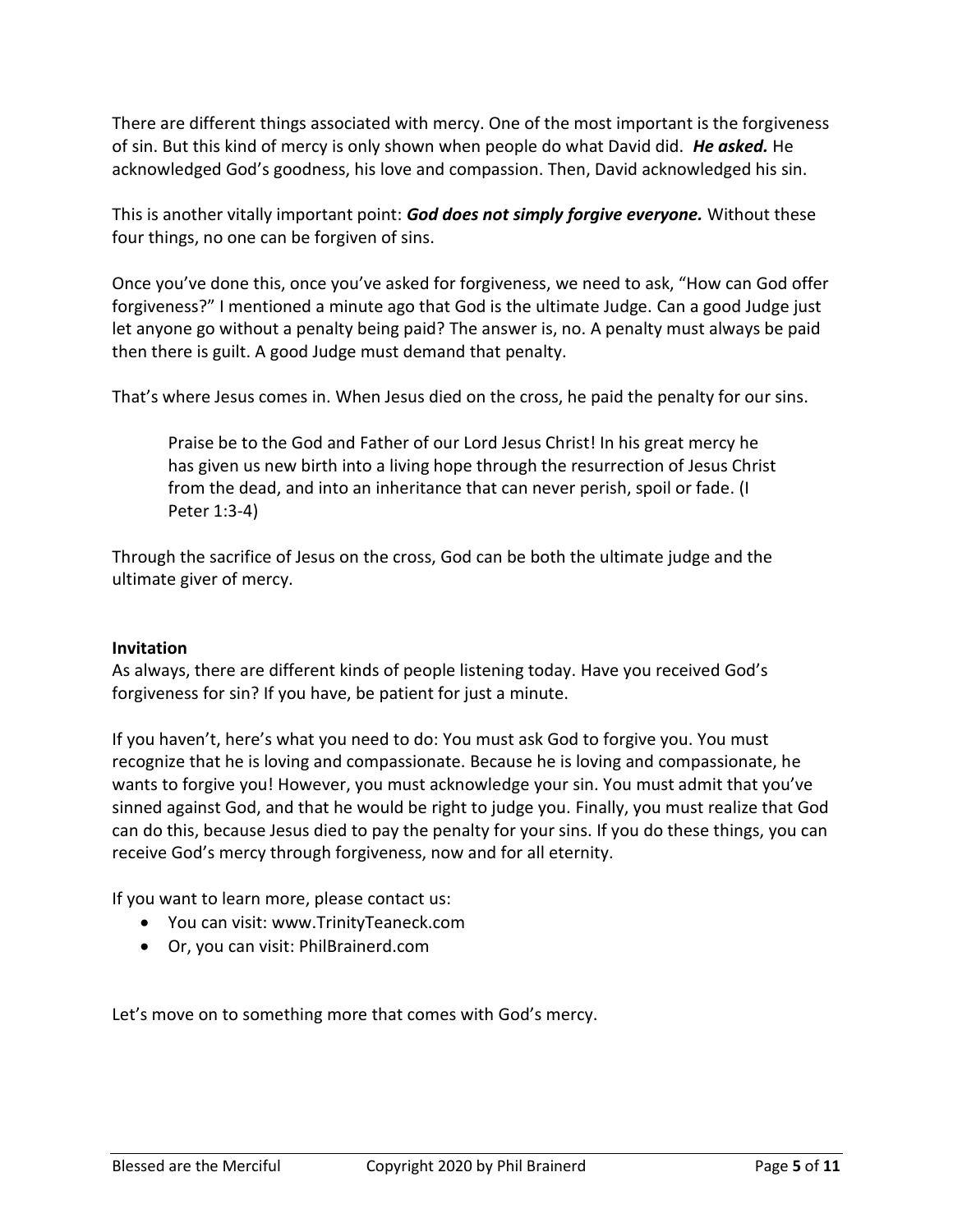## **B. Spiritual Healing.**

So, God offers us forgiveness. Does it stop there? Does God say, "OK, now you're forgiven. Go away and don't bother me anymore." No! There's more.

David writes more in Psalm 51

7 Cleanse me with hyssop, and I will be clean; wash me, and I will be whiter than snow. 8 Let me hear joy and gladness; let the bones you have crushed rejoice. 9 Hide your face from my sins and blot out all my iniquity. 10 Create in me a pure heart, O God, and renew a steadfast spirit within me. 11 Do not cast me from your presence or take your Holy Spirit from me. 12 Restore to me the joy of your salvation and grant me a willing spirit, to sustain me. (Psalm 51:7-12)

Let's look at some things that David was pleading for when he approached God.

In verse 8: "Let me hear joy and gladness". For David, real joy always meant that he was worshiping and serving and enjoying God. *So, David was asking for spiritual healing.* Because he sinned, he lost his joy in the Lord. He pleaded to get it back.

Sometimes we pastors have to show tough love. If you've lost your joy in the Lord, or if you've never had it, maybe it's because you have sin in your life. Ask God to show you if this is true. If it is, then confess your sins. Here's what the apostle John says:

If we claim to be without sin, we deceive ourselves and the truth is not in us. If we confess our sins, he is faithful and just and will forgive us our sins and purify us from all unrighteousness. (I John 1:8-9)

If you confess your sin, God will forgive. Then, you can be like David. Ask God to give you back the joy of the Lord.

He goes on: "Let the bones you have crushed rejoice". David had not received the full penalty for his sin, but God allowed him to get the point where he was physically breaking. The weight of sin was crushing David. He asked for that to be removed.

Create in me a pure heart, O God, and renew a steadfast spirit within me. (v 10)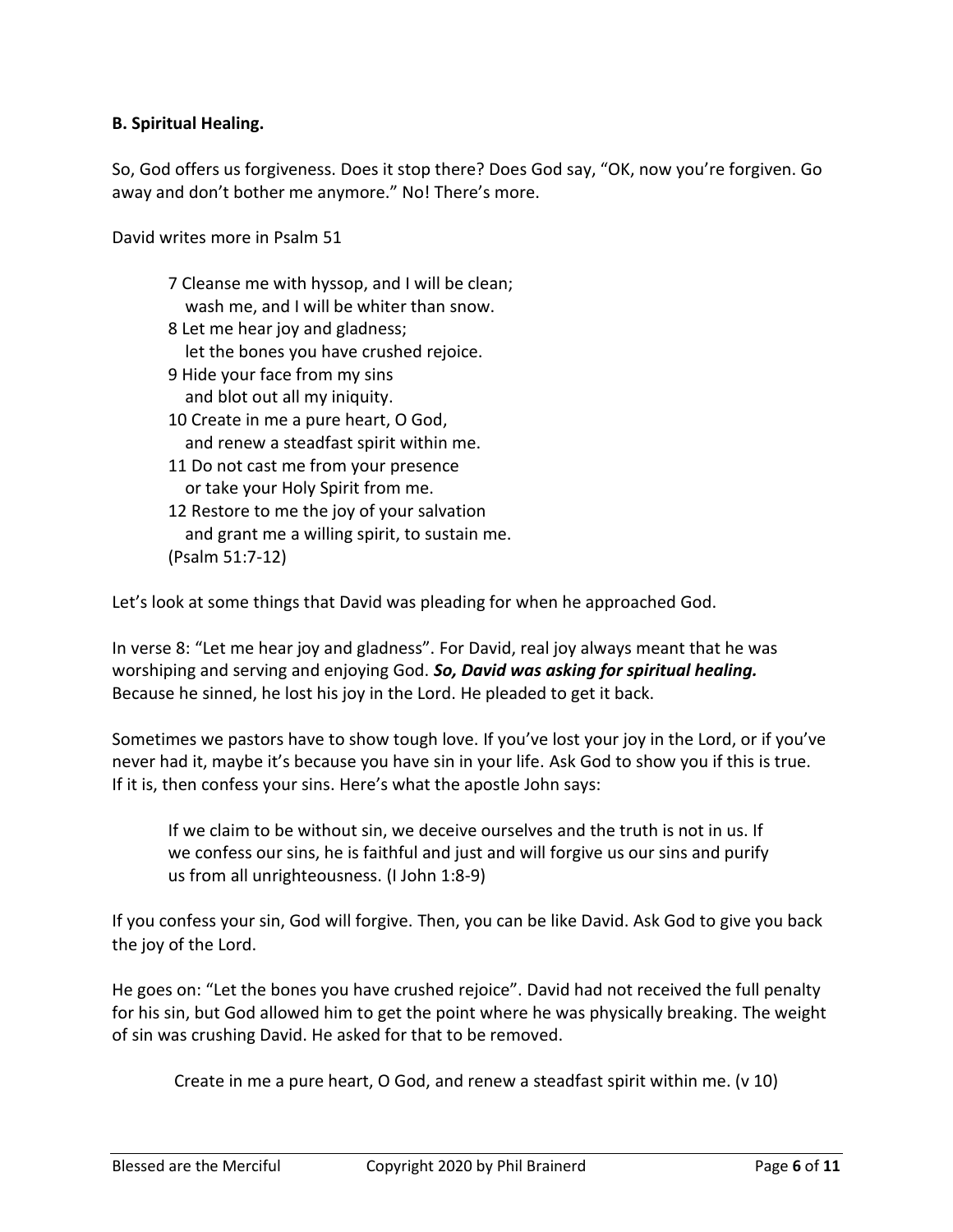David knew that he had allowed impure motives into his life. He asked God to renew his spirit so that he could get back on track.

Do not cast me from your presence or take your Holy Spirit from me. (v 11)

David was afraid that he would lose the power of the Holy Spirit in his life. Once again, David pleads for mercy. When God shows mercy, he generously gives us the Holy Spirit.

In Titus it says:

…he saved us, not because of righteous things we had done, but because of his mercy. He saved us through the washing of rebirth and renewal by the Holy Spirit, whom he poured out on us generously through Jesus Christ our Savior… (Titus 3:5-6)

Finally, in Psalm 51:

Restore to me the joy of your salvation and grant me a willing spirit, to sustain me. (v 12)

So once again, David pleads that God would heal him spiritually. He wants to return to the days when he felt the joy of the Lord. He wanted to get back on track worshipping and serving God.

If David could do all of this through God's mercy, you and I can, too. We can experience a) forgiveness of our sins, and b) spiritual healing. All we need to do is ask.

## **II. Our Reaction**

What is our reaction to this? Why is mercy important for disciples of Jesus? Let's look again at what Jesus said:

"Blessed are the merciful, for they will be shown mercy. (Matthew 5:7)"

Jesus says that if you want to be one of his disciples, you need to understand this. You must understand mercy and show it to others. If you do, there is a reward: You will be shown mercy.

Again, what does this mean? What does it mean for us to be merciful? And, what does it mean that we will be shown mercy?

## **A. The Source of Mercy for us.**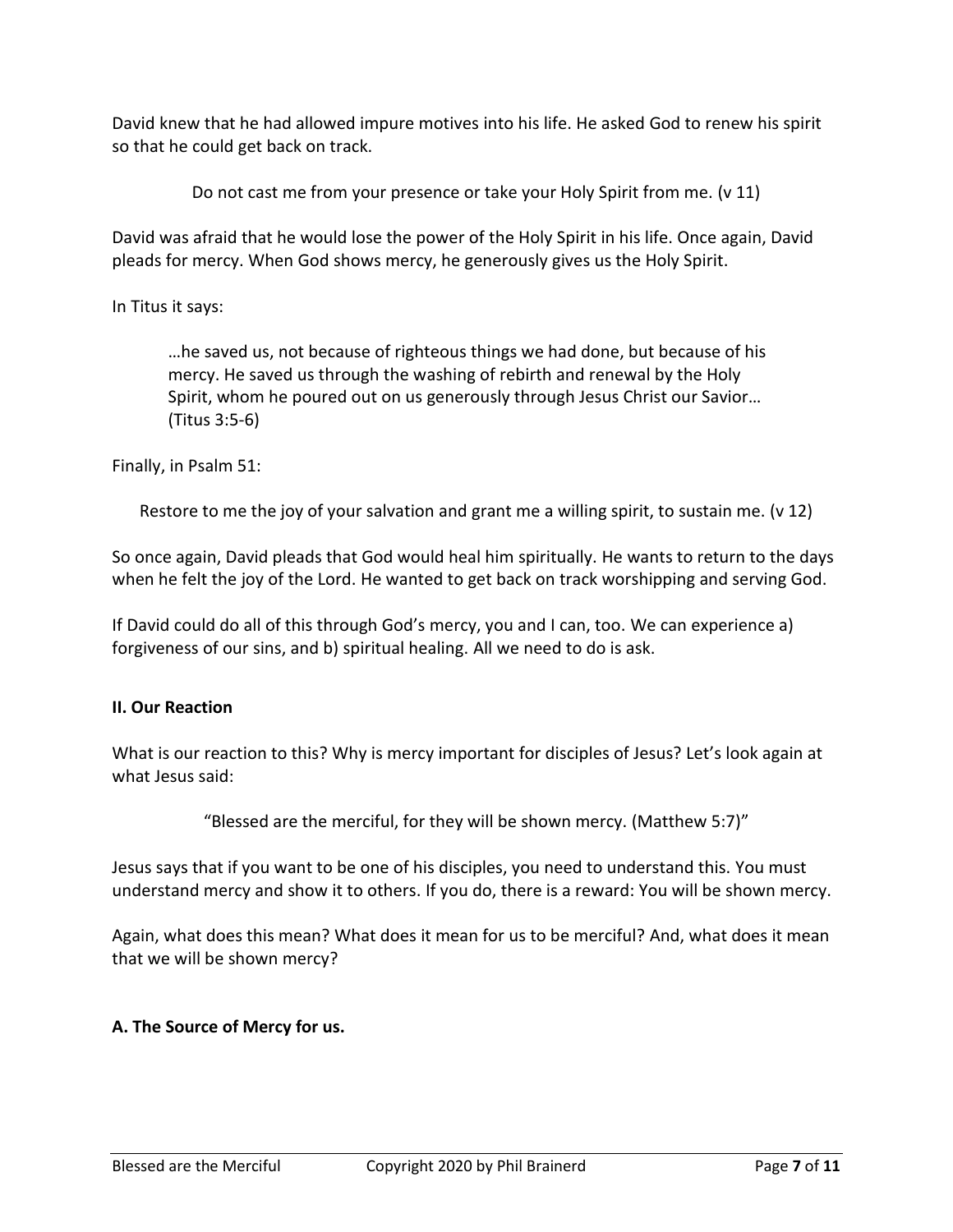Before we say anything about the way that we should be merciful, we need to understand its source. We learned earlier that when God shows mercy, it comes from his loving and compassionate heart. In order for us to show mercy, we must ask God to give us a heart like his. We must ask him to pour out his Holy Spirit in our lives.

This is where all the things we've learned so far come together. We must be poor in spirit: We must understand our own spiritual bankruptcy. We must mourn our sin. We must become meek; we must understand that we have no power unless God gives it to us. And we must happily understand that we need help from God. We must begin to hunger and thirst for righteousness. Only after all these things take place can we understand mercy and show it to others.

If we see mercy as something that's easily done, something that we mark off a checklist in order to earn God's favor, we will fail. And when we fail, we will be crushed by the burden of attempting something that is impossible without God's help.

# **B. The Action of Mercy**

We said earlier that mercy is: The *action* that someone takes after they see a person who is hurting or vulnerable and they feel compassion. Now that we've learned about mercy and now that we've learned its source, we're ready to see what it looks like to practice it.

# **1) Forgiving Others**

The most obvious kind of mercy that God shows to us is forgiveness when we ask him. So surely, the most obvious kind of mercy for us comes when others ask us to forgive them.

We started our session by talking about the life of Bart Millard. We learned that Bart grew up with an abusive father. We also learned that Bart one day became friends with his father. How?

Along the way, Bart met some Christians. They shared with him how he could be forgiven through Jesus Christ. He accepted the sacrifice of Jesus and began to see changes in his life. Nevertheless, he still felt pain because of all the abuse he received from this father.

One day, he was in the home of his father. He came downstairs and saw a complete breakfast on the table. He father had worked hard to prepare it. Bart asked, "what is this"? His father said, "I want to make things right". It didn't happen right away, but Bart eventually realized that his father had humbled himself and asked to be forgiven. So, Bart did it. He forgave his father.

When he did, wonderful things happened. Bart invited his father to receive the mercy and forgiveness that only comes through Jesus. Bart watched his father change. Eventually Bart said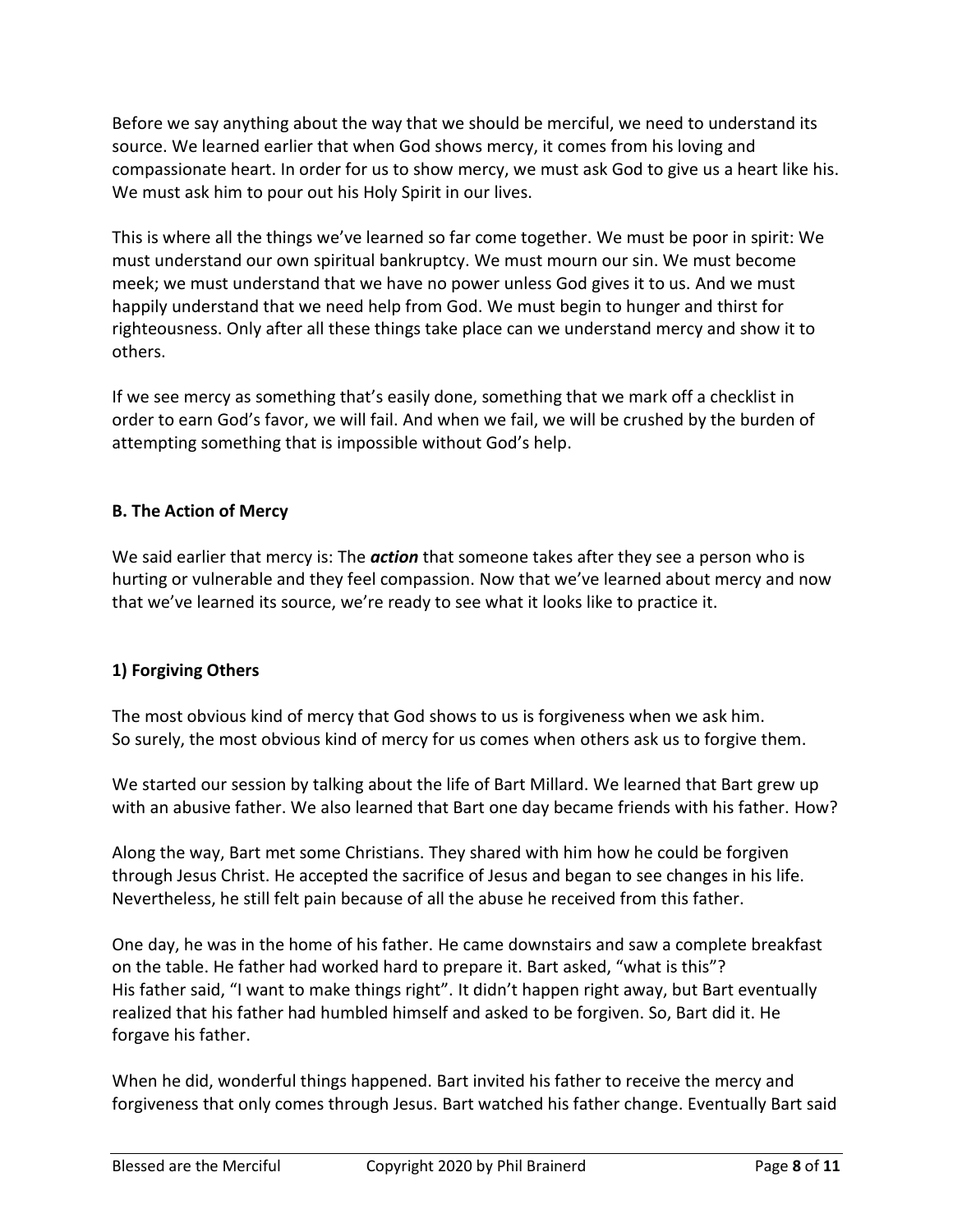that his father became the godliest man he knew. Imagine that, Bart's father became the godliest man he knew! This experience changed Bart. He later said, "My dad was a monster and I realized if the gospel could change that dude, the gospel can change anybody…"

One day, Bart's father died from cancer. Because of his experiences with his father and others who heard the gospel, Bart wrote the song, "I can only imagine". It's a wonderful song about what it will be like when all of God's people arrive in heaven one day. When Bart sang that song at a premier concert, he said he was given a vision where all the people in the audience faded away. The only person he could see was his deceased father listening from heaven. In reality, the concert hall was filled with thousands of people, but in his heart, Bart sang that song to his father.

When God's mercy and forgiveness rule people's lives, the most horrible of abuses can be forgiven. Monsters can become godly people. Adversaries can become friends.

# **2) Healing Others**

There's a second part of mercy that we can show. We said that God offers both forgiveness and spiritual healing. These come only when people ask. But God offers another kind of mercy. This kind of mercy he offers to all of mankind even when we don't ask.

"He (God) causes his sun to rise on the evil and the good, and sends rain on the righteous and the unrighteous. Mathew 5:45"

God looks over our world and sees the rebellion and sin, and evil. But he still loves us and feels compassion for us. So, he sends that sun and the rain so that we can grow food and feed our families. He wants the disciples of Jesus to be like him.

We can't heal people's spirits as God can, but we can bring healing and relief physically into their lives. The classic example of this is the story of the Good Samaritan. It's found in Luke 10:25-37. We don't have time to read it and analyze it in detail, so I'll encourage you to read it later.

For now, a quick summary: A man is walking down the road one day when criminals rob him and beat him almost to death. Two men, both religious leaders, walk by. They ignore the dying man. A third man walks by who feels compassion for the wounded man and helps him. He gives the man first aid and then takes him to a local inn where he pays for the man to stay a while until he is healed. Jesus says that this is mercy and he tells us to do likewise.

This is an important story. We said earlier that mercy is the action that people take after they feel compassion for someone. There are two people in this story who walked by. Did they feel compassion? They might have. They might have said, "Look at that poor man". If they felt any compassion, they stuffed it down and did nothing.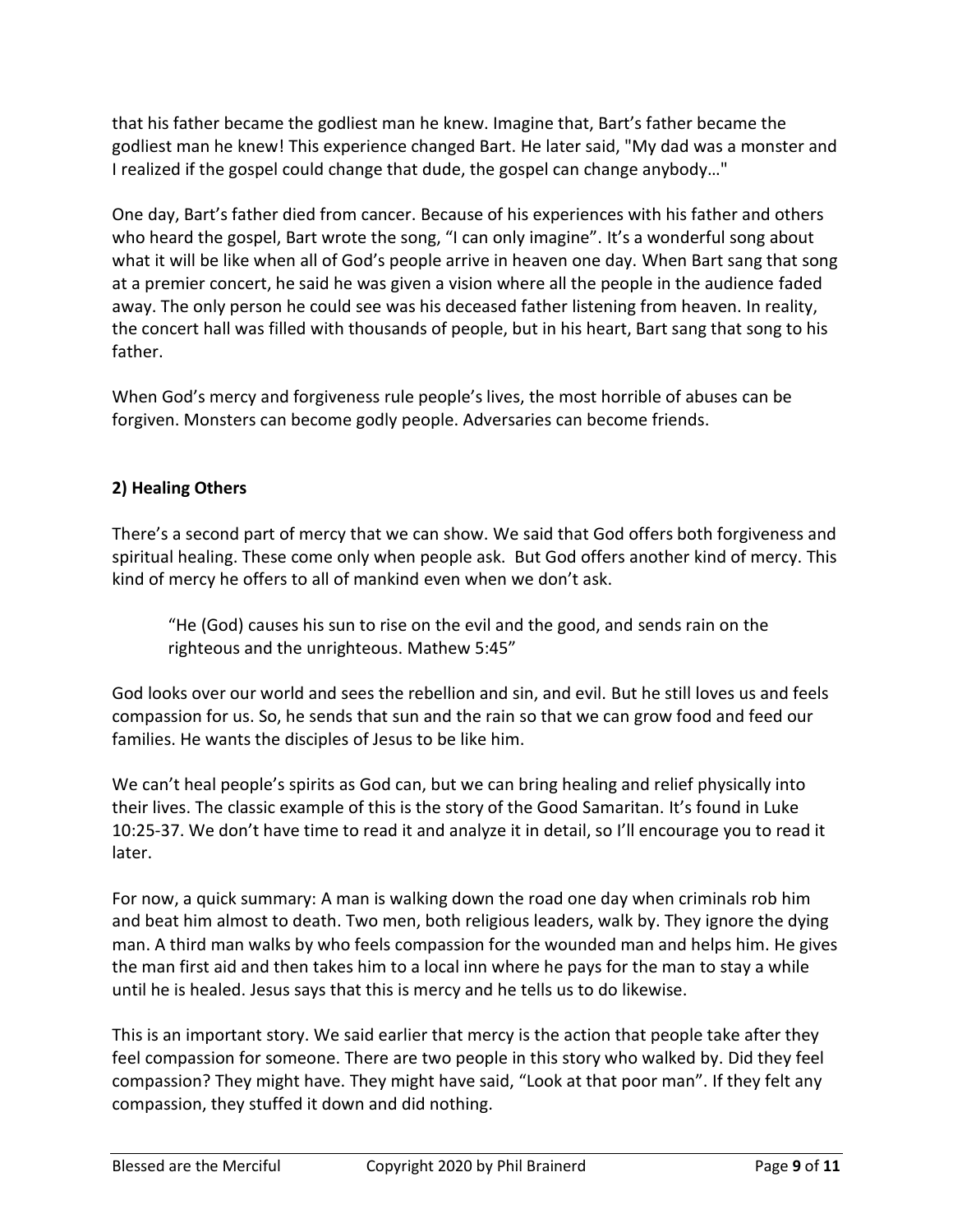I'm afraid that emotion alone does nothing. This is a temptation of our modern world. Our TVs are full of images of hurting people. We often hear people say, "Isn't it a shame that no one is doing anything about that." We're encouraged to feel angry about the fact that there are hurting people in the world, and that others aren't doing anything.

However, the only thing that matters is when *we* do something. We must allow God to move our hearts. We must open our wallets and our checkbooks and give of our time; not wait for others.

Now, we're not God. There are a lot of hurting people out there. No one can help everybody. But I think disciples of Jesus ask God to show them what they can do. We must take care of our families and those close to us first (1 Timothy 5:8). But after that, perhaps God will give us the resources to help at least someone.

If you've not sure who to help or how, my strong recommendation is to seek out Christian groups like Compassion International, or Samaritan's purse, or local organizations like a nearby Crisis Pregnancy center. If you want some advice, come talk to me. I'll be happy to point you in the right direction.

# **Conclusion**

We've learned today about mercy: The *action* that someone takes after they see a person who is hurting or vulnerable and they feel compassion. We've learned that mercy first comes from God when we ask him to forgive us, and when we ask him for spiritual healing. We've learned that there is a reward when we learn from God and become like him. Those who show mercy will be shown mercy themselves.

As a note: This is not always a physical thing. You've all heard the saying, "What goes around comes around." Well, that's not always true in our broken world. Sometimes, people do wrong and escape the penalty. Sometimes, people do right, and they don't receive an earthly reward.

Sadly, there's no better example than Jesus. He spent his whole life showing love and mercy to people. The world rewarded him by falsely accusing him of a crime, beating him, and nailing him to a cross. His reward in heaven though, is great. He will be rewarded by seeing all of God's people in heaven someday. Millions of people will ask God for mercy, and they'll receive it because of the price Jesus paid for all our sin.

Jesus tells his disciples to seek God's help in being like God. After receiving mercy from God, we must show mercy to others.